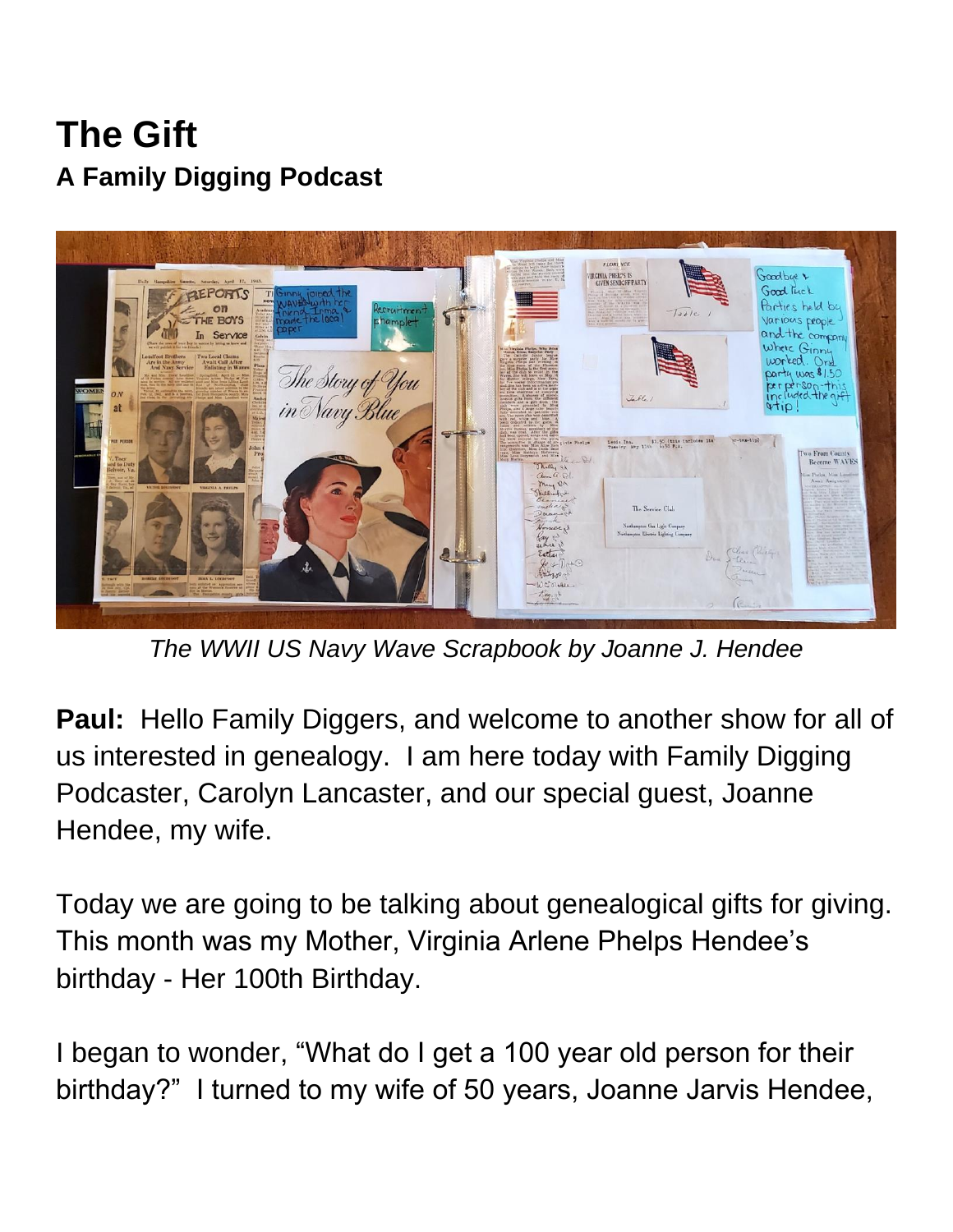for consultation. Joanne is with us today to discuss her gift to Mom, a scrapbook of her time in World War II as a Navy Wave in Washington, DC.

Hello Joanne, and welcome to Family Digging.

**Joanne:** Thank you, and thank you for having me here today.

**Carolyn:** Welcome to the show, Joanne. We can't wait to hear about how you got the Navy Wave Scrapbook idea for your Mother-In-Law, how you developed it, and how she and her friends enjoyed it.

So Paul, I understand you made a gift for your Mother too. Can you tell us a bit about it?

**Paul:** Well, I need to lay the blame on my Mother for my interest in Genealogy. In 1966 she gave me 10 sheets of paper with the names of my father's family going back eight generations. I was interested, but mostly just kept it in my file cabinet until after I retired in 2014. I then began a robust search for other family members and ancestors using the internet.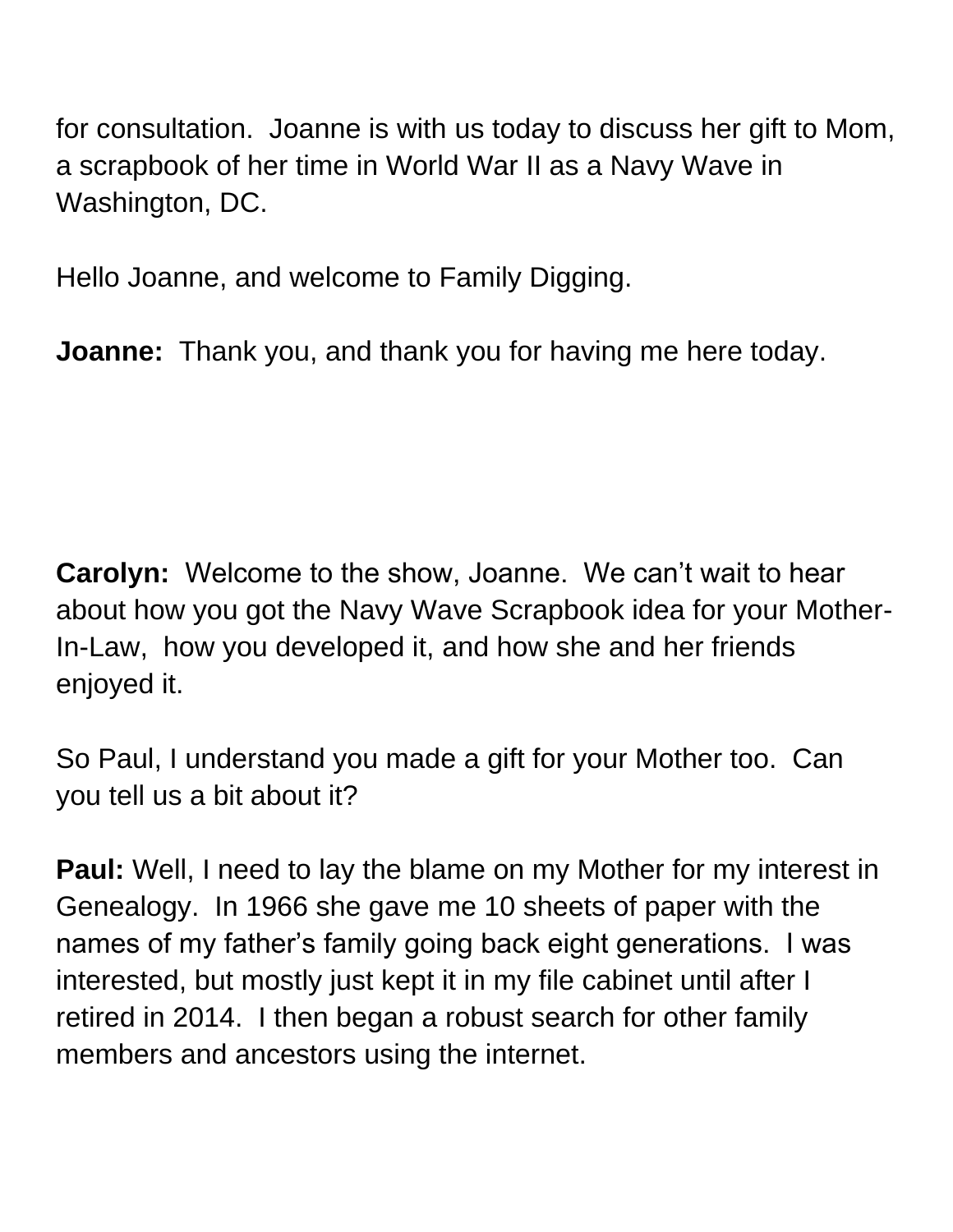Visiting Mom one day she mentioned I never research her family. As a now "dyed in the wool" genealogist, how could I not study my Mothers side of the family?

So, for her 100th birthday I decided to create her an ancestral chart which would start with her Mother and Father and go back eight generations. Due to paper space, I decided I would not include children; only heads of families would be included.

**Carolyn:** That seems like it would still be a lot of names. Did you include vitals?

**Paul:** Yes, vitals that I had were included. Also, if a photo was available, I included it as a thumbnail.

**Carolyn:** What application did you use to design the chart?

**Paul:** On my Apple computer at home I use the application MacFamilyTree to do my family genealogy. But, there are other programs that run on PCs or Macs that do basically the same thing.

**Carolyn:** Can you give us a brief rundown on how the chart is developed?

**Paul:** In the application I went to each of the ancestors' records that I wanted to chart and then selected the chart icon. You can make many different types of charts - Descendants, Ancestral, Fan,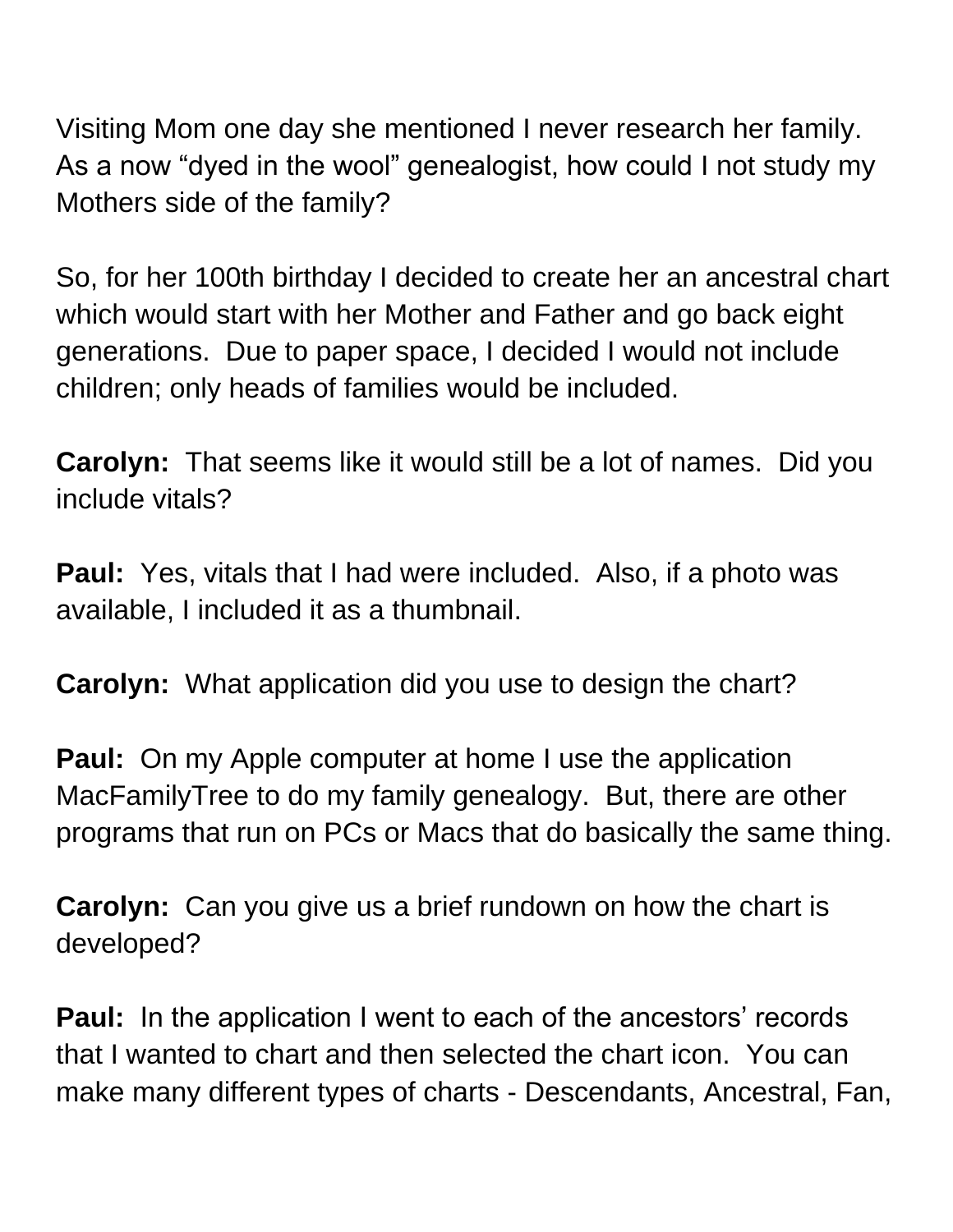Family, etc.. I chose Ancestral because I wanted to show Mom her ancestors.

**Carolyn:** How did you choose what information to put on the chart for each ancestor?

**Paul:** When you create any chart, there are areas where you specify such things as how many generations, date of birth, birth place, death date, death place, photo inclusions, etc. Once you plug this information in, ("Whalla!") you have your chart based on the data you have in your application.

**Carolyn:** OK. You now have your chart on your computer. What do you do with it? You can't just bring your computer to your 100 year-old mother.

**Paul:** Oh no. Mom is very tech savvy, but I think she would want something to hold on to, so I exported the file to a PDF (Portable Document Format). This format is best to deliver to your printer for final output because it can clearly print to any size.

I then put my outputted PDF on a thumbdrive and took it to my printer, which was Staples. They have a 36" plotter that would print this chart out at 36" x 72" on a sheet of paper, which would roll up very nicely and was very readable for Mom. The job was done in two hours and cost \$10.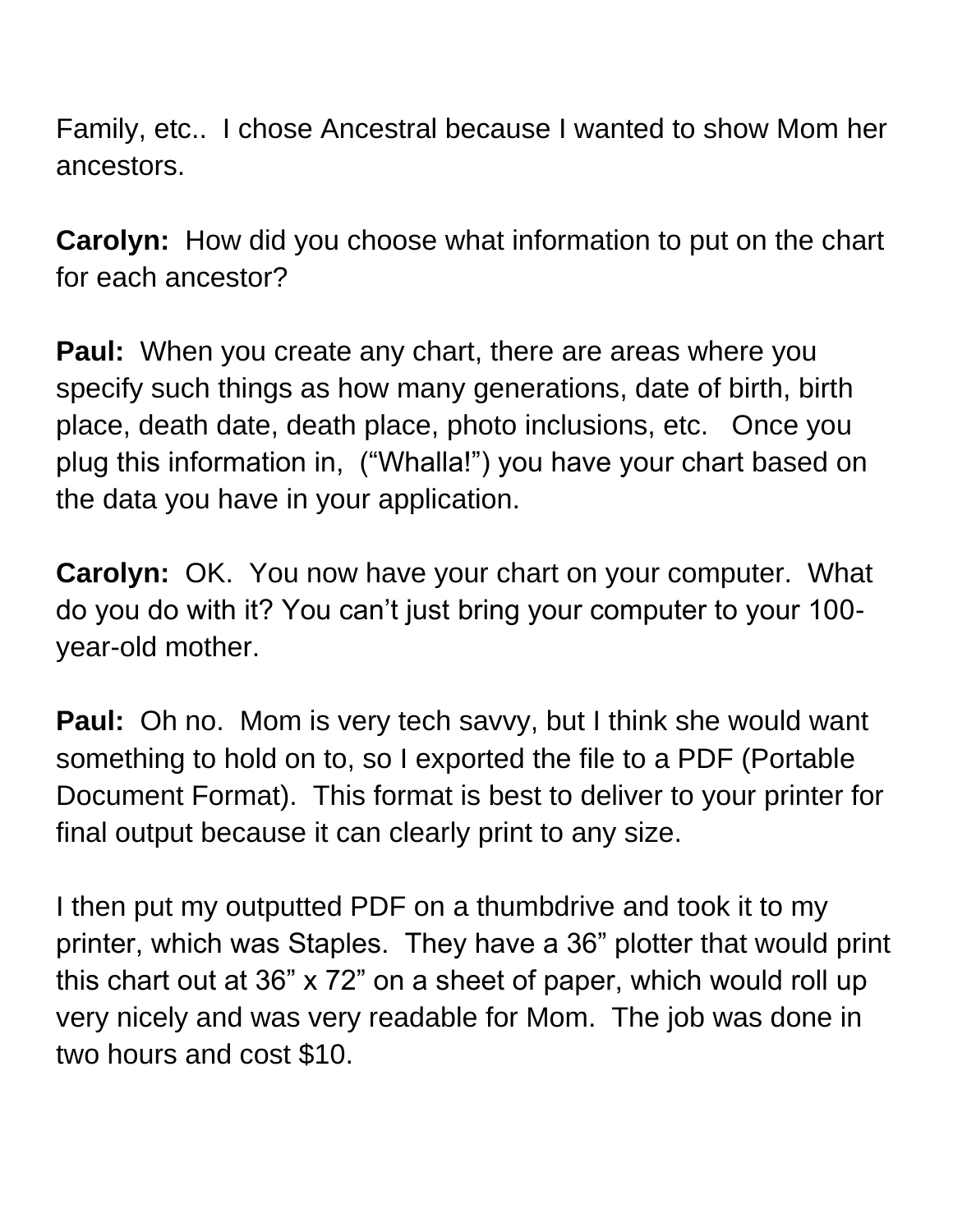**Carolyn:** So how did your Mom like the chart?

**Paul:** After we unrolled it on the table, she loved it and was very surprised that it went back to 1713 on both her Mom's side and her Father's side.

**Carolyn:** Well, that certainly seemed to be a successful gift. Joanne, Let's talk about your scrapbook. What first gave you the idea of the gift of a scrapbook?

**Joanne:** A couple of years ago Mom gave us a trunk filled with memorabilia from her early life, and she had boxes of items that were from her Navy days when she was a Wave. As I started organizing these, I realized that there was no way, other than by putting them in a scrapbook, that I could salvage them and make them more organized.

**Carolyn:** What are some of the things people should consider when working with archival papers, pamphlets and photos?

**Joanne:** Some of the items that she had saved were pretty damaged from years of improper storage in the garage in Florida's heat and humidity. So I would say to people, if you have some of these items, to store them in temperature controlled areas.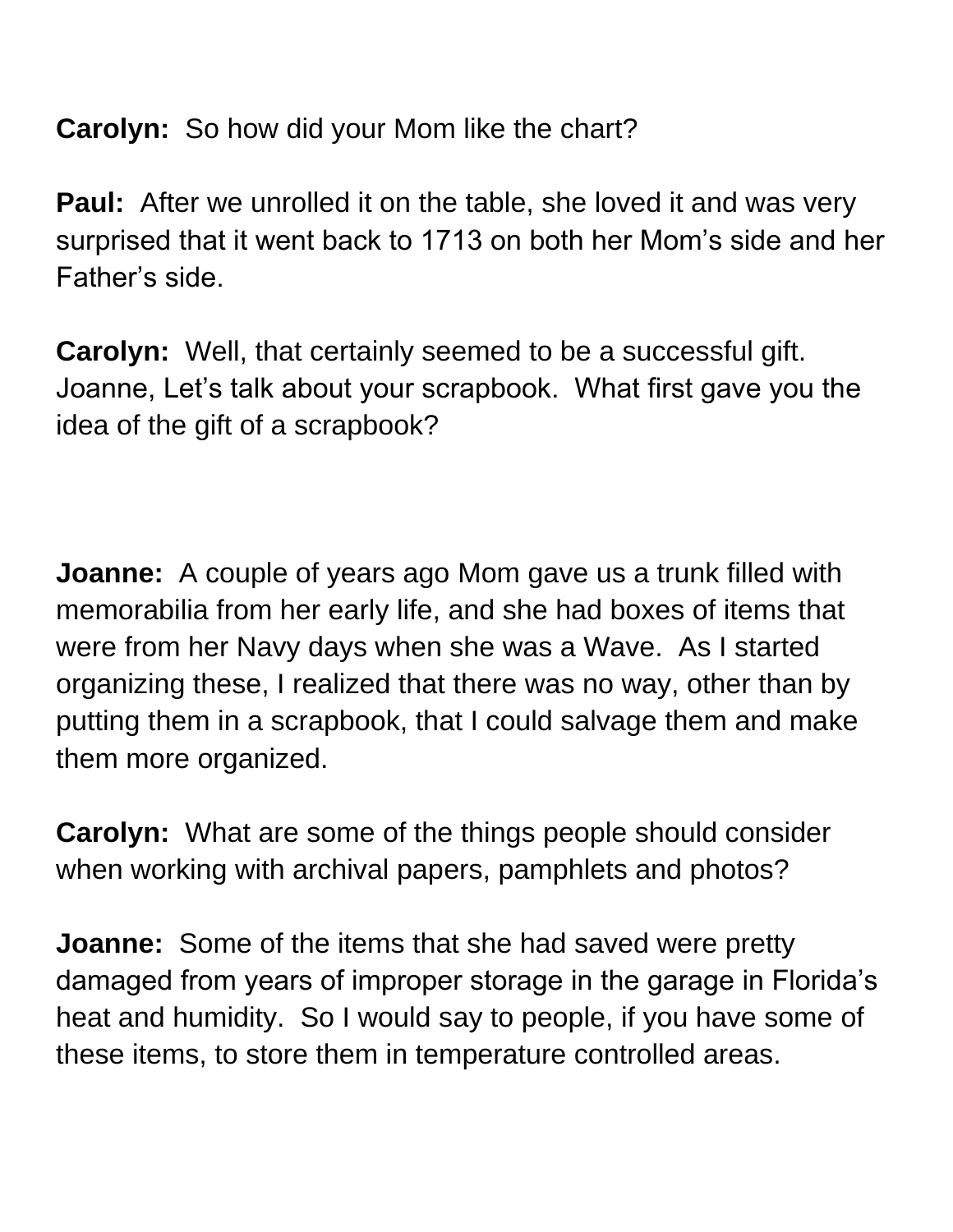Certainly the garage in Florida was not the best place to keep these items.

**Carolyn:** The material you were including in the scrapbook was very old. Was there any age damage that you had to repair like mold or mildew? How did you repair it??

**Joanne:** Almost every item had some kind of damage. There were a lot of photographs, newspaper articles, cartoons cut out from Newsletters, even some items like her uniform, and a lot of them did have damage. I did the best I could; I am not a professional preservationist, but the internet was my source for how to clean and take care of the items that were in the trunk.

**Carolyn:** What was the size of your scrapbook? About how many pages were there?

**Joanne:** Well, I really view this as a work in progress. I have already filled one large scrapbook and am starting a second one. There are numerous pages in each scrapbook.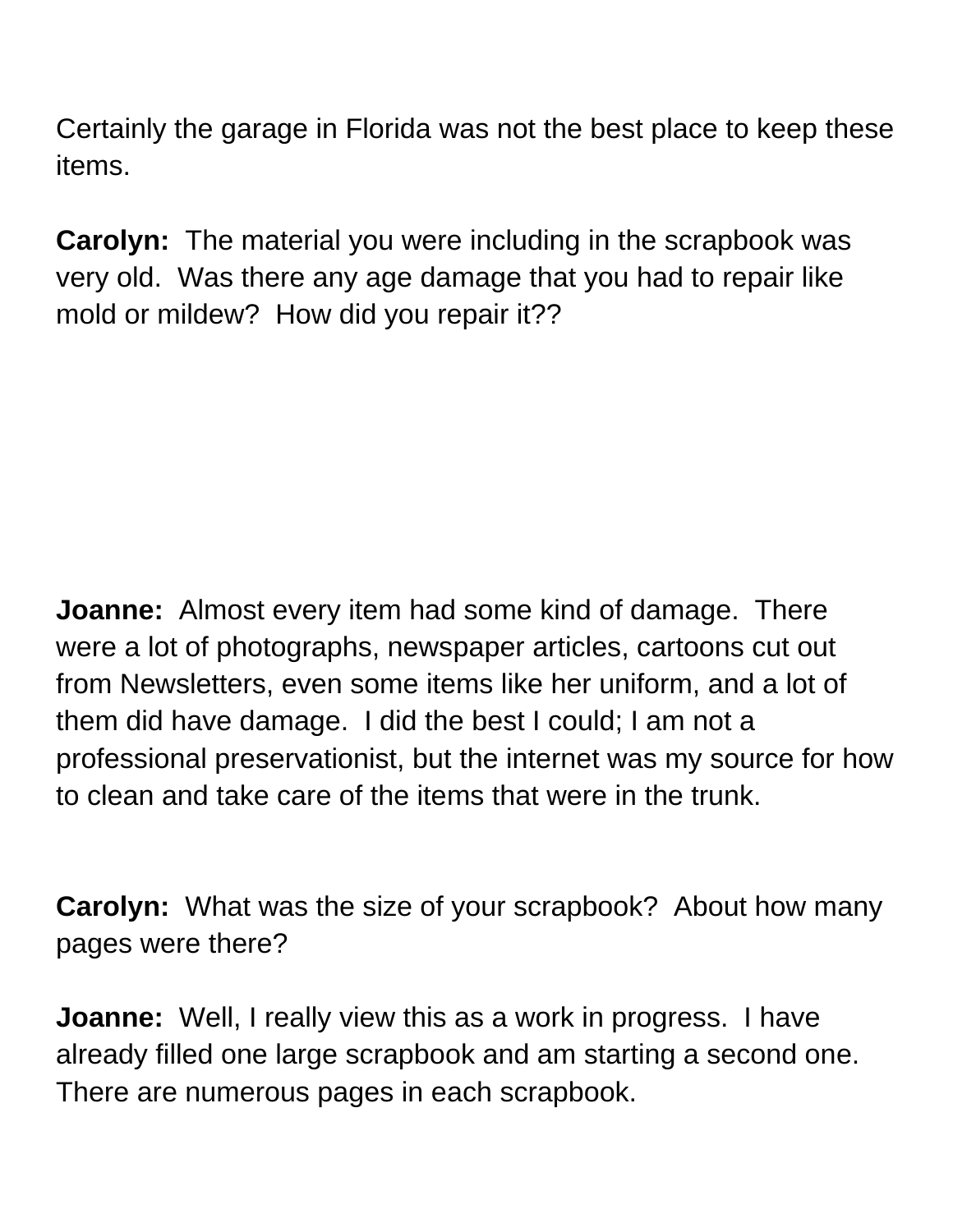**Carolyn:** How did your Mother-In-Law like her gift? Did family and friends enjoy the memories within the scrapbook too?

**Joanne:** She absolutely loved it! I spent a lot of time looking up items on the internet, trying to get background regarding history, publication dates for some of the items like newspapers and books; and her family and friends just got the biggest kick out of looking through the scrapbook.

**Paul:** Yes, if I could just add on to that, we actually had a party for Mom at the VFW, her local VFW, and all her friends went through the scrapbook, and they were absolutely stunned by all the material in there. It brought back a lot of memories to some of the older VFW members as well.

**Carolyn:** Thank you, Joanne, for joining us today on this Family Digging Podcast. You and Paul have demonstrated different ways to give the gift of genealogy. I have experienced a third way to gift genealogy, but in my case, I was on the receiving end.

After my Dad died in 1983, I realized that I knew too little about Mom's young life and family. She grew up in the Depression as a PK (preacher's kid) mostly in West Virginia. I asked her if she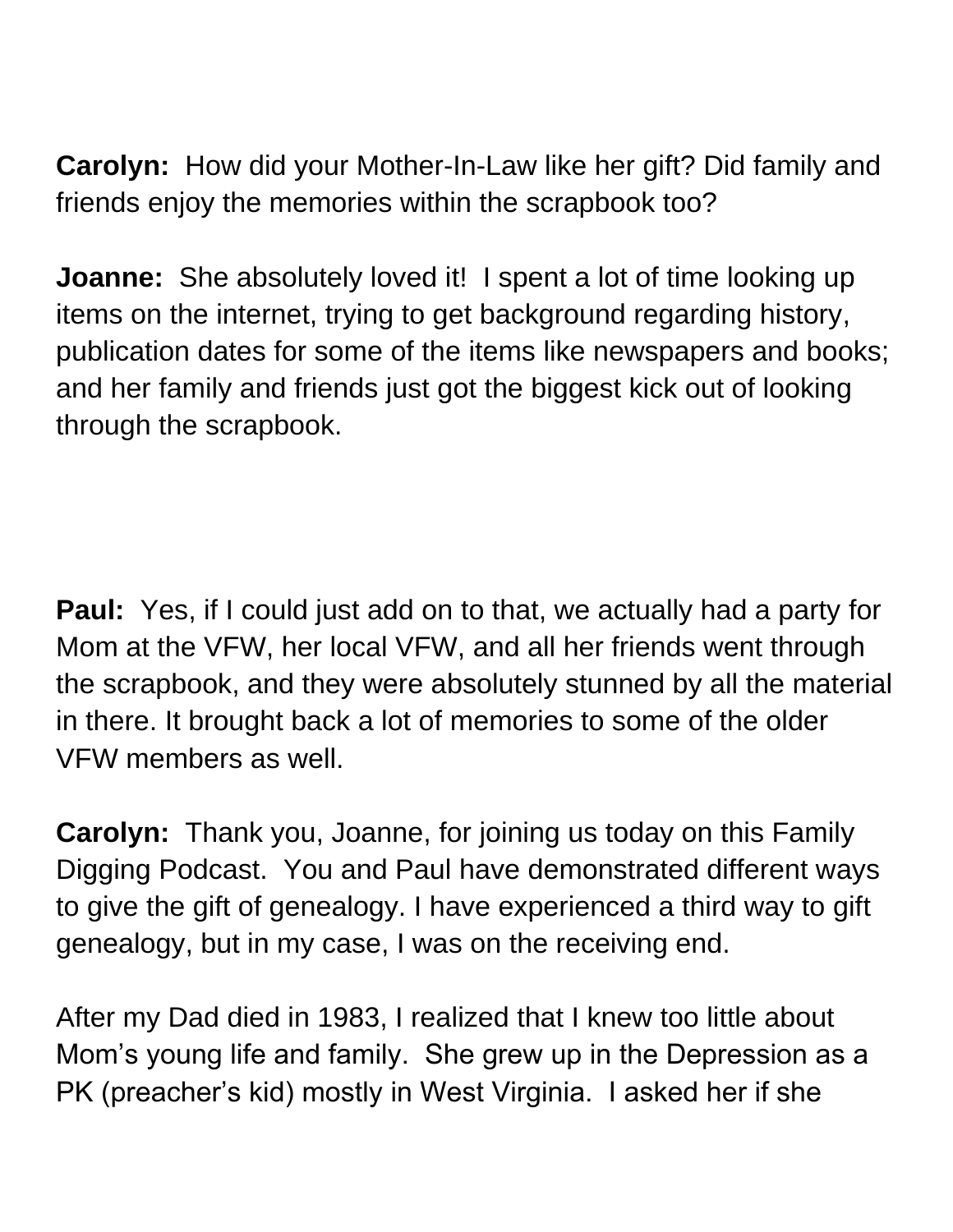would consider writing her life story - what it was like for her growing up, as she did, on constant public display, and how she lived her life.

Well, she did that from birth, through college, to when she met my Dad in 1942 in North Carolina, and what it was like for them during World War II with him in New Guinea and The Philippeans and her working for the Pennsylvania Railroad and the FBI in Philadelphia. (After that, they started making babies, and we were all familiar with that part already.)

She did a terrific job, and she made copies for all of her descendants for Christmas 1985. And, to a person, we all felt that it was the best gift we had ever received from her - and she was noted for giving us great gifts all the time. She included a healthy dose of social history, so we could see what were the circumstances in which she was living at any given point. It is still the best gift she ever gave me.

So there we have three different ways that someone can create gifts of genealogy for their loved ones. The holidays are quickly approaching. Have we given you any ideas as to how you can share genealogy with your family?